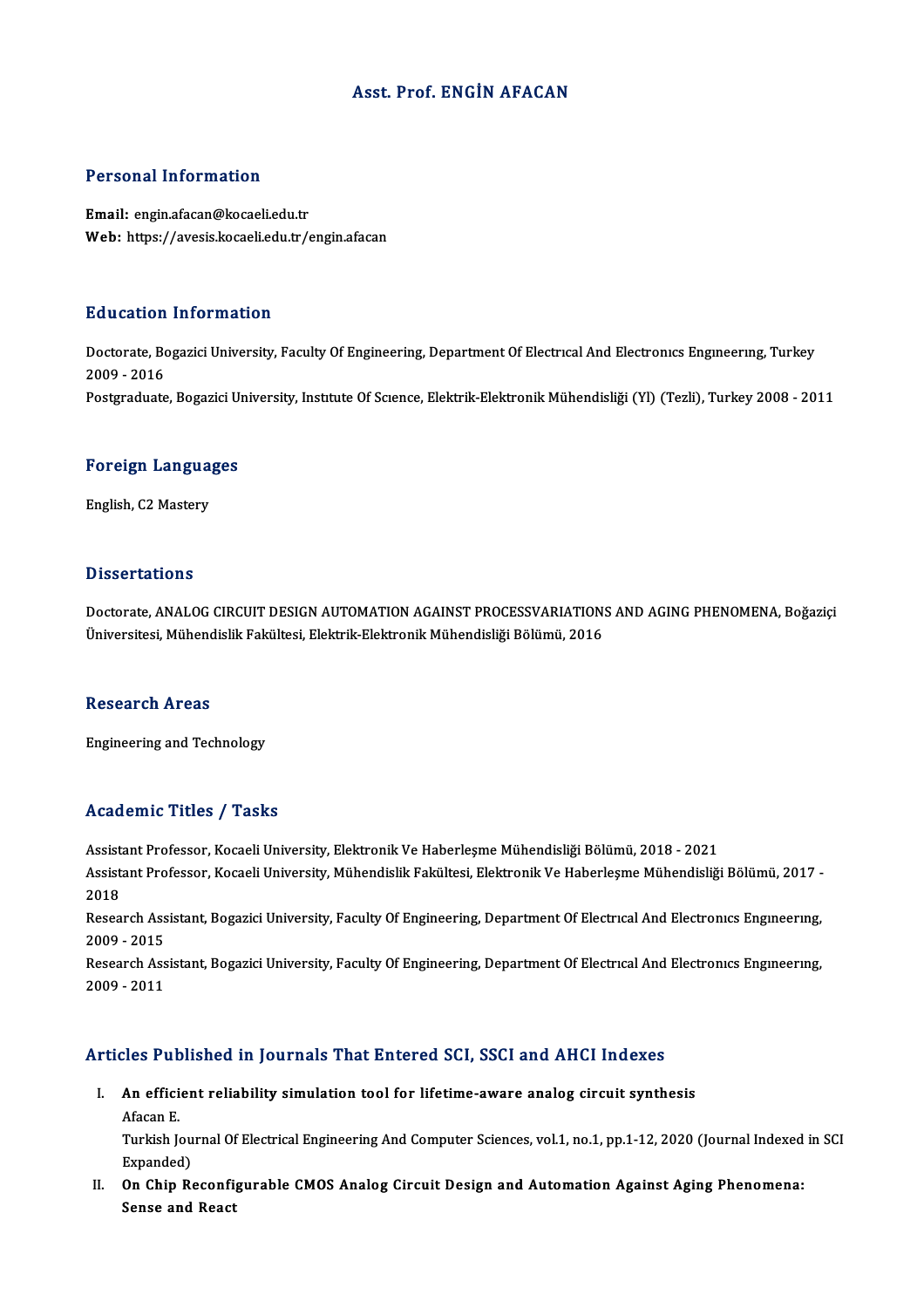AFACANE.,DundarG.,Baskaya F.,PusaneA.E. ,YeltenM.B.

AFACAN E., Dundar G., Baskaya F., Pusane A. E. , Yelten M. B.<br>ACM TRANSACTIONS ON DESIGN AUTOMATION OF ELECTRONIC SYSTEMS, vol.24, no.4, 2019 (Journal Indexed in AFA<br>ACM<br>SCI)<br>A. 33 ACM TRANSACTIONS ON DESIGN AUTOMATION OF ELECTRONIC SYSTEMS, vol.24, no.4, 2019 (Journal Index SCI)<br>SCI)<br>III. A comprehensive analysis on differential cross-coupled CMOS LC oscillators via multi-objective<br>ontimination

# SCI)<br>A comprehensive an<br>optimization<br>AFACAN E. Dundar G. A comprehensive ar<br>optimization<br>AFACAN E., Dundar G.<br>INTECRATION THE VI optimization<br>AFACAN E., Dundar G.<br>INTEGRATION-THE VLSI JOURNAL, vol.67, pp.162-169, 2019 (Journal Indexed in SCI)<br>Inversion seefficient entimization based Anales (BE sircuit design automatic

IV. Inversion coefficient optimization based Analog/RF circuit design automation **INTEGRATI<br>Inversion<br>AFACAN E.<br>MICROFI F** Inversion coefficient optimization based Analog/RF circuit design auto<br>AFACAN E.<br>MICROELECTRONICS JOURNAL, vol.83, pp.86-93, 2019 (Journal Indexed in SCI)<br>A 10 CS/s time interleaved ADC in 0.25 misremater CMOS technology

- V. A 10 GS/s time-interleaved ADC in 0.25 micrometer CMOS technology<br>Aytar O., TANGEL A., AFACAN E. MICROELECTRONICS JOURNAL,<br>A 10 GS/s time-interleaved *l*<br>Aytar O., TANGEL A., AFACAN E.<br>JOURNAL OF ELECTRICAL ENCE A 10 GS/s time-interleaved ADC in 0.25 micrometer CMOS technology<br>Aytar O., TANGEL A., AFACAN E.<br>JOURNAL OF ELECTRICAL ENGINEERING-ELEKTROTECHNICKY CASOPIS, vol.68, no.6, pp.415-424, 2017 (Journal<br>Indeved in SCD. Aytar O., TANGE<br>JOURNAL OF EL<br>Indexed in SCI)<br>Aging signatur JOURNAL OF ELECTRICAL ENGINEERING-ELEKTROTECHNICKY CASOPIS, vol.68, no.6, pp.415-424, 2017 (Journal)<br>Indexed in SCI)<br>VI. Aging signature properties and an efficient signature determination tool for online monitoring<br>Afgan
- Indexed in SCI)<br><mark>Aging signature properties and an efficient signatur</mark><br>Afacan E., Dundar G., Pusane A. E. , Yelten M. B. , Baskaya F.<br>INTECRATION THE VI SI JOURNAL, Vol 58, pp.406,503,201 Aging signature properties and an efficient signature determination tool for<br>Afacan E., Dundar G., Pusane A. E. , Yelten M. B. , Baskaya F.<br>INTEGRATION-THE VLSI JOURNAL, vol.58, pp.496-503, 2017 (Journal Indexed in SCI)<br>A Afacan E., Dundar G., Pusane A. E. , Yelten M. B. , Baskaya F.<br>INTEGRATION-THE VLSI JOURNAL, vol.58, pp.496-503, 201<br>VII. A lifetime-aware analog circuit sizing tool<br>Afacan E., Berkol G., Dundar G., Pusane A. E. , Baskaya INTEGRATION-THE VLSI JOURNAL, vol.58, pp.496-503, 2017 (Journal Indexed in SCI)
- A lifetime-aware analog circuit sizing tool<br>Afacan E., Berkol G., Dundar G., Pusane A. E. , Baskaya F.<br>Integration, vol.55, pp.349-356, 2016 (Journal Indexed in SCI)<br>An analog singuit sunthosis tool based on efficient and
- VIII. An analog circuit synthesis tool based on efficient and reliable yield estimation<br>Afacan E., Berkol G., Dundar G., Pusane A. E., Baskaya F. Integration, vol.55, pp.349-356, 2016 (Journal Indexed i<br>An analog circuit synthesis tool based on efficien<br>Afacan E., Berkol G., Dundar G., Pusane A. E. , Baskaya F.<br>Microelectronics Journal vol.54, np.14, 22, 2016 (Journ An analog circuit synthesis tool based on efficient and reliable yi<br>Afacan E., Berkol G., Dundar G., Pusane A. E. , Baskaya F.<br>Microelectronics Journal, vol.54, pp.14-22, 2016 (Journal Indexed in SCI)<br>Beliability assessmen Afacan E., Berkol G., Dundar G., Pusane A. E. , Baskaya F.<br>Microelectronics Journal, vol.54, pp.14-22, 2016 (Journal Indexed in SCI)<br>IX. Reliability assessment of CMOS differential cross-coupled LC oscillators and a novel
- Microelectronics Journal, vol.54, pp.14-22, 2016 (<br>Reliability assessment of CMOS differential<br>healing approach against aging phenomena<br>Afasan E. Dundar C. Baskaya E. Reliability assessment of CM<br>healing approach against agi<br>Afacan E., Dundar G., Baskaya F.<br>Microelectronics Boliability vol. healing approach against aging phenomena<br>Afacan E., Dundar G., Baskaya F.<br>Microelectronics Reliability, vol.54, no.2, pp.397-403, 2014 (Journal Indexed in SCI)

#### Articles Published in Other Journals

rticles Published in Other Journals<br>I. Low Power-High Gain Bulk-Driven 3 Stages CMOS Miller OTA in 130nm technology<br>AEACAN E Externation<br>Low Powe<br>AFACAN E. AFACAN E.<br>Sakarya University Journal of Science, vol.24, no.5, pp.1113-1126, 2020 (Other Refereed National Journals)

#### Refereed Congress / Symposium Publications in Proceedings

- I. Improving POF Quality in Multi ObjectiveOptimization of Analog ICs via Deep Learning Islamoğlu G., Çakıcı O., AFACAN E., DÜNDAR G., Şeyda Nur G.<br>İslamoğlu G., Çakıcı O., AFACAN E., DÜNDAR G., Şeyda Nur G. Improving POF Quality in Multi C<br>İslamoğlu G., Çakıcı O., AFACAN E., Dİ<br>ECCTD2020, 7 - 10 September 2020<br>Sniking Nouran Hardwara Laval Islamoğlu G., Çakıcı O., AFACAN E., DÜNDAR G., Şeyda N<br>ECCTD2020, 7 - 10 September 2020<br>II. Spiking Neuron Hardware-Level Fault Modeling<br>Sarah E. Theofiles S. Baylidis A. AEACAN E. Luis G. Ba
- ECCTD2020, 7 10 September 2020<br>Spiking Neuron Hardware-Level Fault Modeling<br>Sarah E., Theofilos S., Pavlidis A., AFACAN E., Luis C., Baranco L., Haralampos S.<br>IOLTS2020, 12 15 July 2020 Spiking Neuron Hardware-<br>Sarah E., Theofilos S., Pavlidis<br>IOLTS2020, 13 - 15 July 2020<br>Desredation Sanson Gineuii Sarah E., Theofilos S., Pavlidis A., AFACAN E., Luis C., Baranco L., Haralampos S.<br>IOLTS2020, 13 - 15 July 2020<br>III. Degradation Sensor Circuits for Indirect Measurements in Reconfigurable Analog Circuit Design
- IOLTS2020, 13 15 Jul<br>Degradation Sensor<br>AFACAN E., ateşavcı c.<br>ELECO2010, 28 20 N **Degradation Sensor Circuits for I<br>AFACAN E., atesavci c.<br>ELECO2019, 28 - 30 November 2019<br>Artificial Noural Natwork Assistes** AFACAN E., ateşavcı c.<br>ELECO2019, 28 - 30 November 2019<br>IV. Artificial Neural Network Assisted Analog IC Sizing Tool
- ELECO2019, 28 30 November 2019<br>Artificial Neural Network Assisted Analo<sub>i</sub><br>AFACAN E., DÜNDAR G., İslamoğlu G., Çakıcı O.<br>SMACD2019, 15 18 İyly 2019 Artificial Neural Network As<br>AFACAN E., DÜNDAR G., İslamoğ<br>SMACD2019, 15 - 18 July 2019<br>Heing Bolunomial Bogressio
- V. Using Polynomial Regression and Artificial Neural Networks for Reusable Analog IC Sizing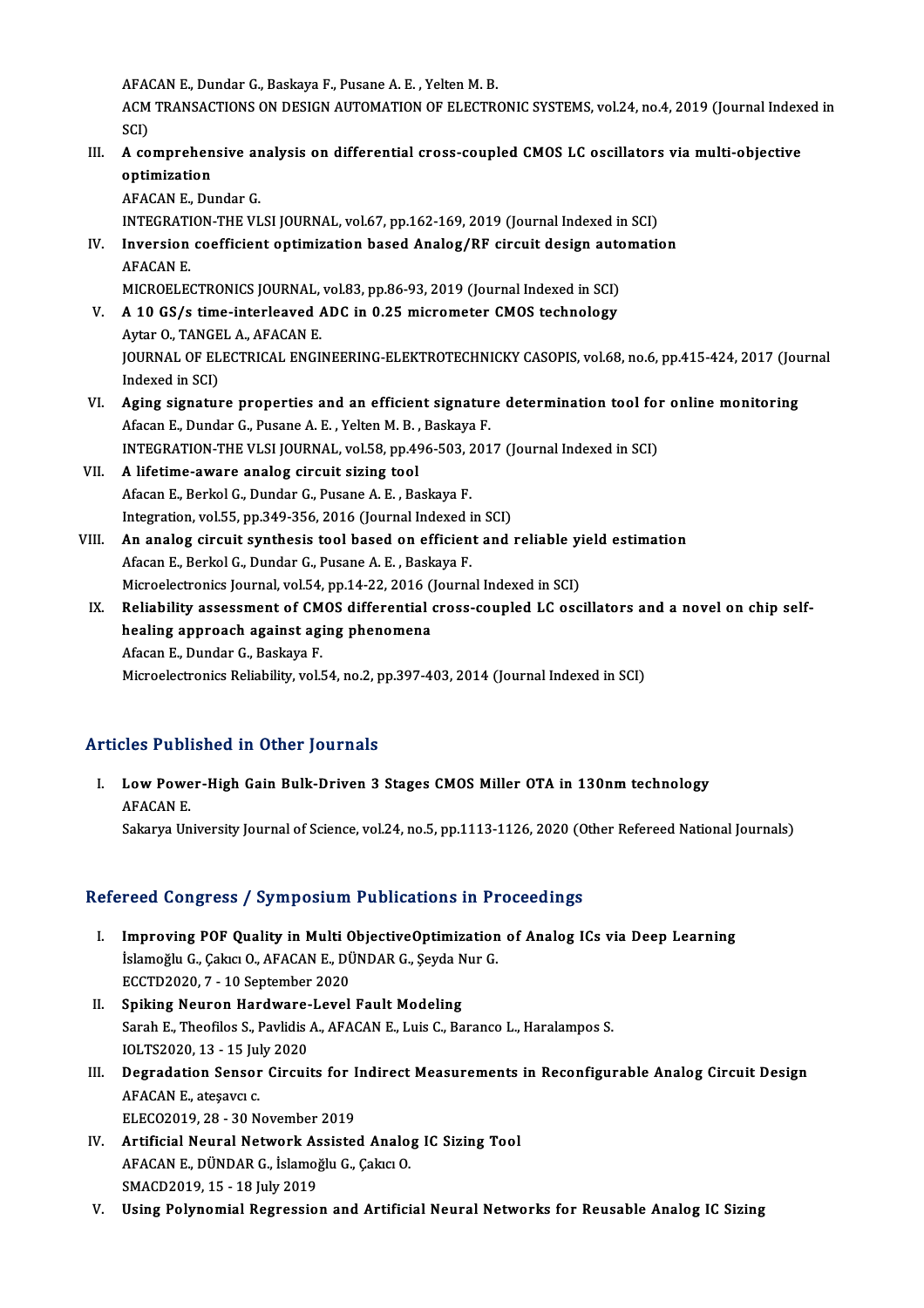AFACANE.,DÜNDARG. SMACD2019,15 -18 July2019

- AFACAN E., DÜNDAR G.<br>SMACD2019, 15 18 July 2019<br>VI. Post-silicon validation of yield-aware analog circuit synthesis<br>AFACAN E. BERKOL C. DÜNDAR C. SMACD2019, 15 - 18 July 2019<br>Post-silicon validation of yield-a<br>AFACAN E., BERKOL G., DÜNDAR G.<br>SMACD 2010, 15 - 19 July 2010 Post-silicon validation of yie<br>AFACAN E., BERKOL G., DÜNDAF<br>SMACD 2019, 15 - 18 July 2019<br>An Analog (BE Circuit Synthe AFACAN E., BERKOL G., DÜNDAR G.<br>SMACD 2019, 15 - 18 July 2019<br>VII. An Analog/RF Circuit Synthesis and Design Assistant Tool for Analog IP: DATA-IP<br>AFACAN E. DÜNDAR C
- SMACD 2019, 15 18 July 2019<br>An Analog/RF Circuit Synthe<br>AFACAN E., DÜNDAR G.<br>SMACD2018, 2 05 July 2018 An Analog/RF Circuit Synt<br>AFACAN E., DÜNDAR G.<br>SMACD2018, 2 - 05 July 2018<br>Verjability Analysis Teal fa AFACAN E., DÜNDAR G.<br>SMACD2018, 2 - 05 July 2018<br>VIII. Variability Analysis Tool for CMOS Analog/RF Circuits: VariAnT<br>AFACAN E
- SMACD201<br>Variability<br>AFACAN E.<br>SMACD201 Variability Analysis Tool fo<br>AFACAN E.<br>SMACD2018, 2 - 05 July 2018<br>Design Space Exploration c SMACD2018, 2 - 05 July 2018
- AFACAN E.<br>SMACD2018, 2 05 July 2018<br>IX. Design Space Exploration of CMOS Cross-Coupled LC Oscillators via RF Circuit Synthesis<br>AFACAN E., DÜNDAR G. SMACD2018,2 -05 July2018
- X. A Rare Event Based Yield Estimation Methodology for Analog Circuits SMACD2018, 2 - 05 July 2018<br>A Rare Event Based Yield Estimation Methodology for Analog Circuits<br>Odabaşı İ. Ç. , YELTEN M. B. , AFACAN E., BAŞKAYA İ. F. , PUSANE A. E. , DÜNDAR G.<br>2018 IEEE 21st International Symposium en D 2018 IEEE 21st International Symposium on Design and Diagnostics of Electronic Circuits Systems (DDECS), Budapest, Hungary, 25 - 27 April 2018 Odabaşı İ. Ç. , YELTEN M. B. , AFACAN E.<br>2018 IEEE 21st International Symposiu<br>Budapest, Hungary, 25 - 27 April 2018<br>Aging Ayyane Sofe Opensting Area I 2018 IEEE 21st International Symposium on Design and Diagnostics of Electronic Circuits Systems (DDECS),<br>Budapest, Hungary, 25 - 27 April 2018<br>XI. Aging Aware Safe Operating Area Investigation of Switching Converter Output

# **Budap<br>Aging<br>Plots** Aging Aware Safe Operating<br>Plots<br>AFACAN E., ozanoğlu k., toka m.<br>ICECS 2017 4... 08 Desember 20

Plots<br>AFACAN E., ozanoğlu k., toka m.<br>ICECS 2017, 4 - 08 December 2017

AFACAN E., ozanoğlu k., toka m.<br>ICECS 2017, 4 - 08 December 2017<br>XII. Inversion Coefficient Optimization Assisted AnalogCircuit Sizing Tool<br>AEACAN E. DÜNDAR C ICECS 2017, 4 - 08 Dece<br>Inversion Coefficient<br>AFACAN E., DÜNDAR G.<br>SMACD 2017-12 - 15 Iu Inversion Coefficient Optimi:<br>AFACAN E., DÜNDAR G.<br>SMACD 2017, 12 - 15 July 2017<br>Boviewy Analog design meth: AFACAN E., DÜNDAR G.<br>SMACD 2017, 12 - 15 July 2017<br>XIII. Review: Analog design methodologies for reliability in nanoscale CMOS circuits<br>AFACAN E. YELTEN M. B., DÜNDAR C.

# SMACD 2017, 12 - 15 July 2017<br>Review: Analog design methodolog<br>AFACAN E., YELTEN M. B. , DÜNDAR G.<br>2017 14th International Conference on AFACAN E., YELTEN M. B. , DÜNDAR G.<br>2017 14th International Conference on Synthesis, Modeling, Analysis and Simulation Methods and Applications to

AFACAN E., YELTEN M. B. , DÜNDAR G.<br>2017 14th International Conference on Synthesis, Modeling, Anal<br>Circuit Design (SMACD), Giardini Naxos, Italy, 12 - 15 June 2017<br>ANALOC CIRCUIT DESIGN AUTOMATION ACAINST BROCES

## XIV. ANALOG CIRCUIT DESIGN AUTOMATION AGAINST PROCESS VARIATIONS AND AGING PHENOMENA<br>AFACAN E. Circuit Desi<br>**ANALOG C**<br>AFACAN E.<br>DATE 2017

DATE2017,27 -31March 2017

AFACAN E.<br>DATE 2017, 27 - 31 March 2017<br>XV. A Hierarchical Design Automation Concept for Analog Circuits<br>RERVOL G AFACANE Fernander E. DÜNDAR G DATE 2017, 27 - 31 March 2017<br>A Hierarchical Design Automation Concept f<br>BERKOL G., AFACAN E., Fernandez F., DÜNDAR G.<br>IEEE International Conference on Electronics Circ A Hierarchical Design Automation Concept for Analog Circuits<br>BERKOL G., AFACAN E., Fernandez F., DÜNDAR G.<br>IEEE International Conference on Electronics, Circuits and Systems, At Monte Carlo, 12 - 14 December 2016<br>Efficient BERKOL G., AFACAN E., Fernandez F., DÜNDAR G.<br>IEEE International Conference on Electronics, Circuits and Systems, A<br>XVI. Efficient signature selection tool for sense react systems<br>AFACAN E., DÜNDAR G., PUSANE A. E., BAŞKAY

## IEEE International Conference on Electronics, Circuits and Systems, Analysis and Systems<br>Efficient signature selection tool for sense react systems<br>AFACAN E., DÜNDAR G., PUSANE A. E. , BAŞKAYA İ. F. , YELTEN M. B.<br>Synthesi Efficient signature selection tool for sense react systems<br>AFACAN E., DÜNDAR G., PUSANE A. E. , BAŞKAYA İ. F. , YELTEN M. B.<br>Synthesis, Modeling, Analysis and Simulation Methods and Applications to Circuit Design (SMACD), AFACAN E., DÜNDAR G., PUSANE A. E. , BAŞKAY.<br>Synthesis, Modeling, Analysis and Simulation Me<br>International Conference on, 27 - 30 June 2016<br>Semi empirical aging model develepment r Synthesis, Modeling, Analysis and Simulation Methods and Applications to Cin<br>International Conference on, 27 - 30 June 2016<br>XVII. Semi empirical aging model development via accelerated aging test<br>AEACANE DÜNDAP C BUSANEA E

### International Conference on, 27 - 30 June 2016<br>Semi empirical aging model development via ac<br>AFACAN E., DÜNDAR G., PUSANE A. E. , BAŞKAYA İ. F.<br>Synthesis Modeling, Analysis and Simulation Methods Semi empirical aging model development via accelerated aging test<br>AFACAN E., DÜNDAR G., PUSANE A. E. , BAŞKAYA İ. F.<br>Synthesis, Modeling, Analysis and Simulation Methods and Applications to Circuit Design (SMACD), 2016 13t AFACAN E., DÜNDAR G., PUSANE A. E. , BAŞKAY.<br>Synthesis, Modeling, Analysis and Simulation Me<br>International Conference on, 27 - 30 June 2016 International Conference on, 27 - 30 June 2016

### XVIII. A Mixed Domain Sizing Approach for RF Circuit Synthesis<br>AFACAN E. DÜNDAR G. A Mixed Domain Sizing Approach for RF Circuit Synthesis<br>AFACAN E., DÜNDAR G.<br>The IEEE International Symposium on Design and Diagnostics of Electronic Circuits and Systems, 20 - 22 April<br>2016 AFACA<br>The IE<br>2016 The IEEE International Symposium on Design and Diagnostics of Electronic Circuits and Systems, 20 - 22 /<br>2016<br>XIX. A deterministic aging simulator and an analog circuit sizing tool robust to aging phenomena<br>AEACAN E. BERKO

- 2016<br>A deterministic aging simulator and an analog circuit sizi:<br>AFACAN E., BERKOL G., DÜNDAR G., BAŞKAYA İ. F. , PUSANE A. E.<br>SMACD 2015, 7., 00 Sontamber 2015 A deterministic aging simulator an<br>AFACAN E., BERKOL G., DÜNDAR G., B.<br>SMACD 2015, 7 - 09 September 2015 AFACAN E., BERKOL G., DÜNDAR G., BAŞKAYA İ. F. , PUSANE A. E.<br>SMACD 2015, 7 - 09 September 2015<br>XX. A two step layout in the loop design automation tool
-